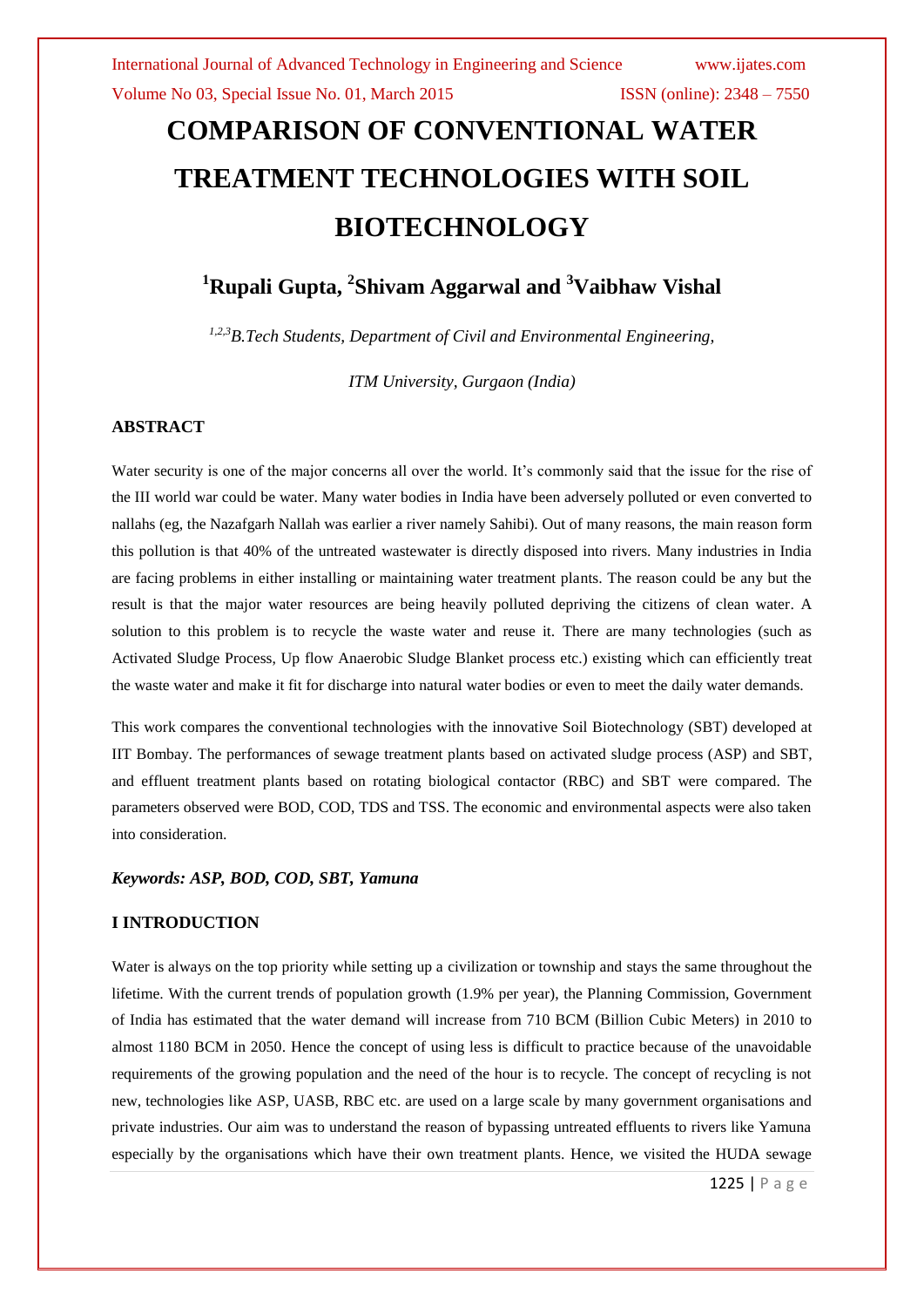# International Journal of Advanced Technology in Engineering and Science www.ijates.com

#### Volume No 03, Special Issue No. 01, March 2015 ISSN (online): 2348 – 7550

treatment plant in Gurgaon, Combined effluent treatment plant in Okhla, sewage treatment plant of AAI in Lucknow and ETP at the factory of Saurav Chemicals Ltd. in Chandigarh. During the visits the samples of treated and untreated water were collected and the feedback of the operators and the owners were recorded.

It was mainly to identify the problems faced in operating the plants based on conventional technologies and how it can be overcome by using SBT.

#### **1.1 Comparison of STPs**

The HUDA sewage treatment plant located in sector 9, Gurgaon, Haryana has a capacity to treat 50 MLD of wastewater. It is based on the activated sludge process which requires inlet chamber, screens, grit chamber, primary settling tank, aerators and final settling tank playing their usual roles. To maintain a smooth operation of the plant, the sludge has to be removed and managed on a regular basis as it is produced in bulk. The aerators installed are running at very high rpm consuming grate amount of electricity. There is a foul smell throughout the plant which is a reflection of the grey water around. The location of the plant is far away from the habitation at one corner of the city. There is a dedicated team of staff for operating and maintaining the plant.

On the contrary, the sewage treatment plant of AAI at the Lucknow airport based on SBT is located adjacent to the terminal building. The SBT process requires an ozoniser to eliminate the foul smell, tanks to store untreated and treated water and a bioreactor where the treatment actually takes place. All these are connected using pipes of required diameter along with valves. The aesthetic appearance of the plant is like a garden with no moving parts as in ASP. The plant is maintained by a gardener who doesn't carry any burden of managing the sludge. His only work is to maintain the green plants and regulate the valves.

The samples of the effluent and influent were collected from both the plants and tests were carried out in the laboratory at ITMU, Gurgaon. The results have been recorded in Table 1.

|            | ASP      |          | %age    | <b>SBT</b> |          | %age    |
|------------|----------|----------|---------|------------|----------|---------|
|            |          |          | removal |            |          | removal |
|            | Influent | Effluent |         | Influent   | Effluent |         |
| <b>BOD</b> | 279      | 28       | 89.96   | 280        | 24       | 91.42   |
| <b>COD</b> | 1440     | 180      | 87.50   | 680        | 80       | 88.23   |
| <b>TSS</b> | 410      | 42       | 89.75   | 195        | 20       | 89.76   |

**TABLE 1- Comparison of performance parameters of ETPs**

#### **1.2 Comparison of ETPs**

The ETP at the factory of SCL based on SBT, handles 10kld of water which is used in cooling tower after treatment. It is very much functional in the same premises where the workers are doing their jobs. The plant has a similar set up as discussed above which is operated by an odd employ of the factory.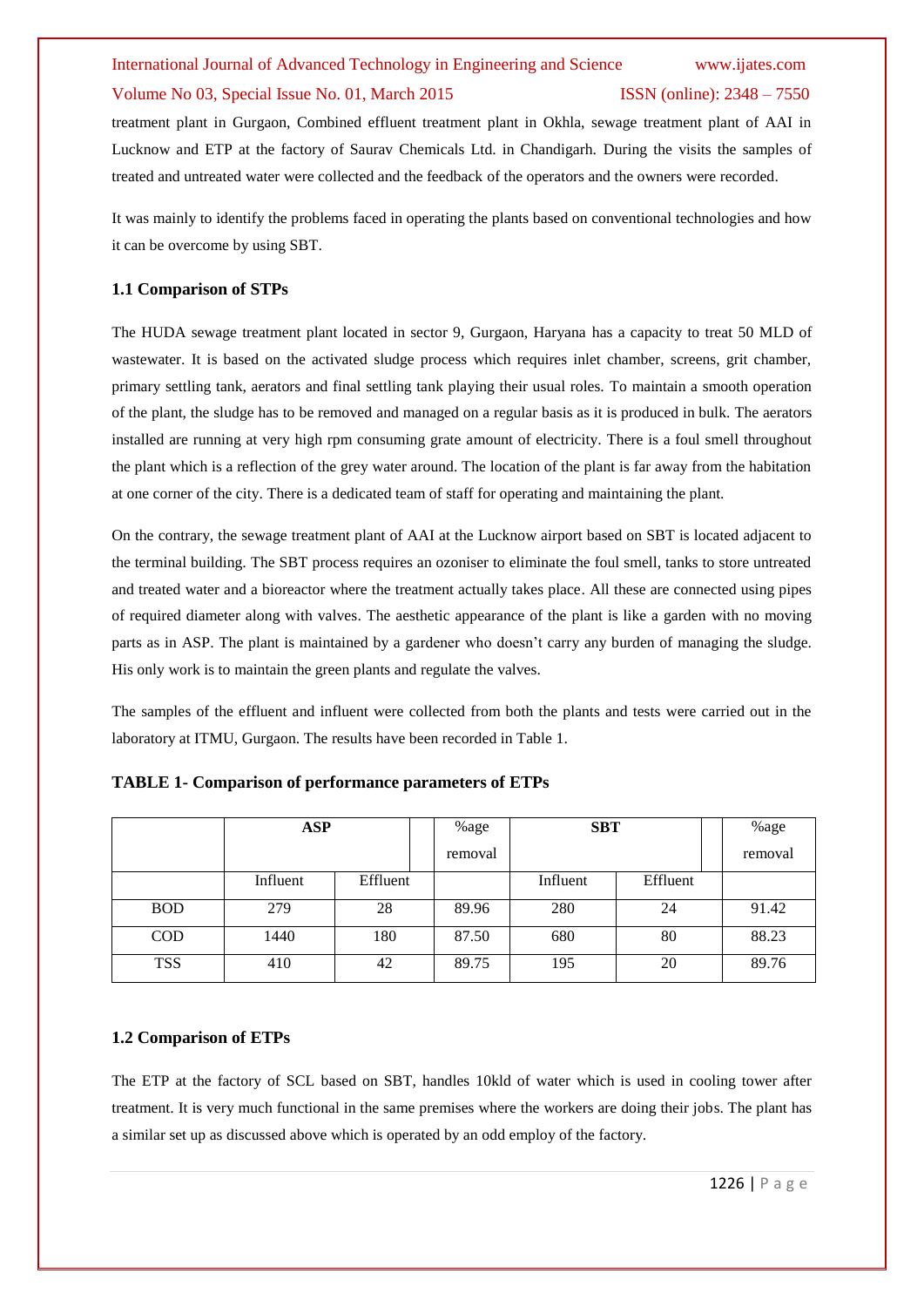## International Journal of Advanced Technology in Engineering and Science www.ijates.com Volume No 03, Special Issue No. 01, March 2015 ISSN (online): 2348 – 7550

In contrast, the combined effluent treatment plant (CETP) of Okhla industrial area based on physico-chemical processes (involves Screening + Grit Removal + Flow Equalization + Physico-Chemical Treatment+ Dual Media Filtration+ Activated carbon Adsorption) installed by DSIIDC with the objective to collect the effluent of all the industries running in Okhla region and treat it before disposing it to any surface or ground water source. This step was taken because the industries were facing problem in dedicating a large area of their factory campus to set up a treatment plant and that too an isolated one as all conventional technologies demand a place away from human habitat. Even if some industries agree to install an ETP, then operational cost, time and requirement of skilled labour to maintain and operate it was a problem.

The Central Pollution Control Board has reported that the CETP not just of Okhla but also of other regions are not able to meet the mentioned standards and hence not serving the purpose for which they were installed.

The results of the samples collected from the ETPs have been compiled in table 2.

|            | PHYSICO-CHEMICAL |          | %age    | <b>SBT</b> |          | %age    |
|------------|------------------|----------|---------|------------|----------|---------|
|            |                  |          | removal |            |          | removal |
|            | Influent         | Effluent |         | Influent   | Effluent |         |
| <b>BOD</b> | 260              | 32       | 87.69   | 219        | 18       | 91.78   |
| <b>COD</b> | 3500             | 256      | 92.68   | 4156       | 218      | 94.75   |
| <b>TDS</b> | 2740             | 2290     | 16.42   | 2520       | 1995     | 20.83   |

#### **TABLE 2- Comparison of performance parameters of ETPs**

### **FIGURE 1- Aesthetic appearance of ASP and SBT plant**



**Elements of HUDA Treatment Plant based on ASP** 



**SBT Plant at Lucknow Airport** 

### **II CONCLUSION**

- 1. There is not much difference in the performance efficiencies of SBT and conventional technologies.
- 2. The capital cost is almost similar for SBT and ASP (around 1.5cr for 1MLD).
- 3. The operational and maintenance cost for ASP is Rs.9/cum and Rs.4/cum for SBT.